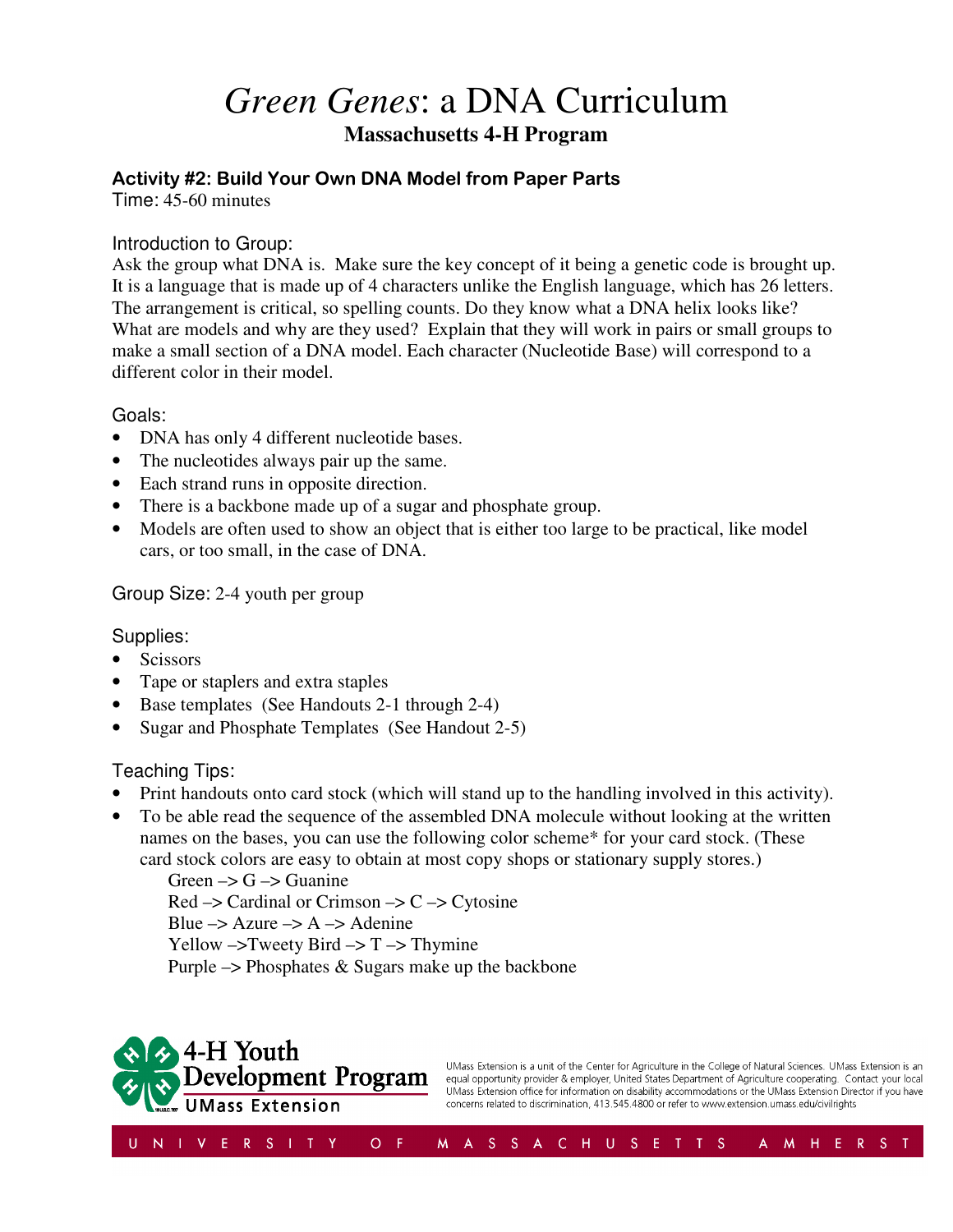- (We generally prefer to make the backbone a single color. While Brown would be more consistent with Backbone, purple card stock is easier to find and makes the model more colorful.)
- \*This DNA color scheme is part of the DRuMS suite of color schemes, developed for use in 3D computer graphics. See http://www.umass.edu/molvis/drums/ for complete details.
- Each sheet of base pairs can be cut in half and split between two groups. If each group gets a half-sheet of each nucleotide base pair, the group will need two full sheets of the sugar/phosphates. (It is recommended that these be purple.) 5 each of 4 base pairs  $= 20$ matching sugar/phosphate groups.
- Although this activity seems "easy" at first, our experience with different groups shows that building the paper model of the DNA helix is surprisingly challenging. People work in pairs to cut down on the cutting required to generate the parts. The model itself is fairly simple, yet assembly demands that the participants recognize the components of a DNA building block, figure out that the base-pairs fit together as a consequence of the size and shape of the helix and then discover that the strands in the DNA double helix must go in opposite directions in order for the parts to fit!

#### Directions:

1. Cut out the patterns for the 4 bases, sugars, and phosphates. Give everyone in the group some of each.

2. Each person tapes a chemical base to a sugar molecule by matching up the dots.

3. Tape a phosphate group onto your model by matching up the stars. You now have one basic building block of DNA – a nucleotide!

4. Make as many nucleotides as your materials or the time will allow.

5. Now check in with the group leader/teacher before proceeding! If you have to wait, play around with your nucleotides to see how they might all fit together!

6. After step 5, proceed with making one DNA strand, and then the other. Admire your model!

7. Select one person from each group to tape your group's model to another model.

8. Twist carefully, and hang it up where everyone can admire it!



UMass Extension is a unit of the Center for Agriculture in the College of Natural Sciences. UMass Extension is an<br>equal opportunity provider & employer, United States Department of Agriculture cooperating. Contact your loc concerns related to discrimination, 413.545.4800 or refer to www.extension.umass.edu/civilrights

M H E R

A.

 $S$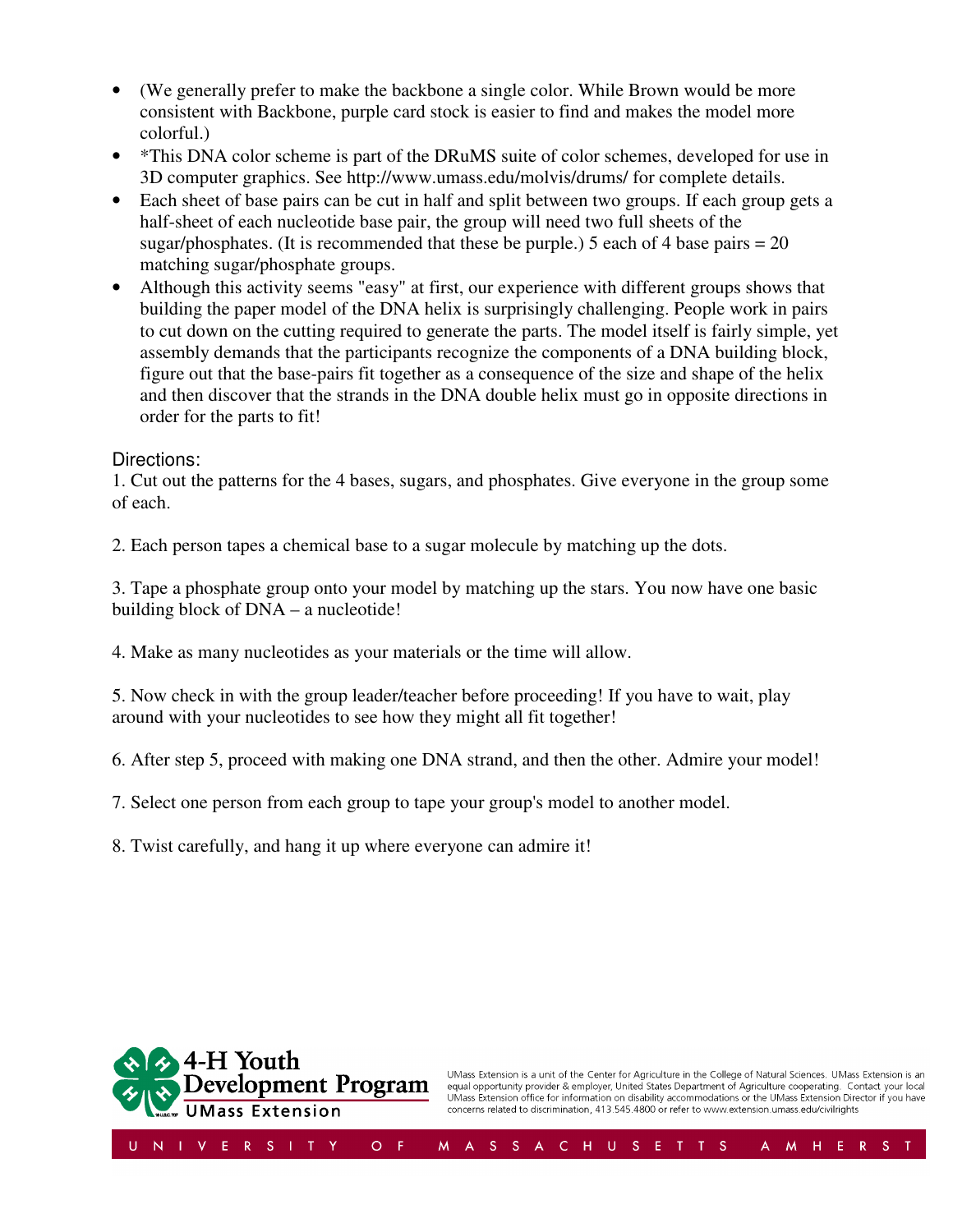Debriefing/Reflecting:

- What have you made? (A representation of DNA that includes the double helix structure.)
- How do the colors line up? Why? (Purple on outside/give structure. Blue always pairs with yellow, and green always pairs with red.)
- What do the different colors represent? (Blue The Adenine nucleotides, Green the Guanine nucleotides, Yellow – the Thymine nucleotides, Red – the Cytosine nucleotides,  $\&$ Purple – Deoxyribose Sugar and Phosphate.)
- How do the nucleotides pair up? (C-G and A-T)
- What do the rungs represent? (The nucleotide base pairs)
- How many different nucleotides are there in the rungs? (Four)
- In which ways does your model represent a real DNA molecule? (Base pairs, double helix...answers will vary)
- How does your model vary from a real DNA molecule? (Size, materials....)
- What does DNA carry? (Information necessary for us to live and develop.)

#### Apply:

- In what other things have you made models?
- When else might a model be helpful?
- Are there others things that always match up?
- We say DNA is a molecular language what other languages are there and what are they used for?

## Go further:

- Study more about nucleotides and how groups of three correspond to a particular amino acid.
- Learn more about RNA and its role in making proteins- how does it's structure compare to DNA's?
- Visit the human genome project website or other project mapping the genome of rice, corn, dogs....

## Reference:

Adapted from online http://www.mcps.k12.md.us/departments/isa/ninvest/dogma/ballesson.htm



UMass Extension is a unit of the Center for Agriculture in the College of Natural Sciences. UMass Extension is an<br>equal opportunity provider & employer, United States Department of Agriculture cooperating. Contact your loc concerns related to discrimination, 413.545.4800 or refer to www.extension.umass.edu/civilrights

 $M$  H E

 $\mathsf{A}^-$ 

 $S$ 

 $\mathbb{R}$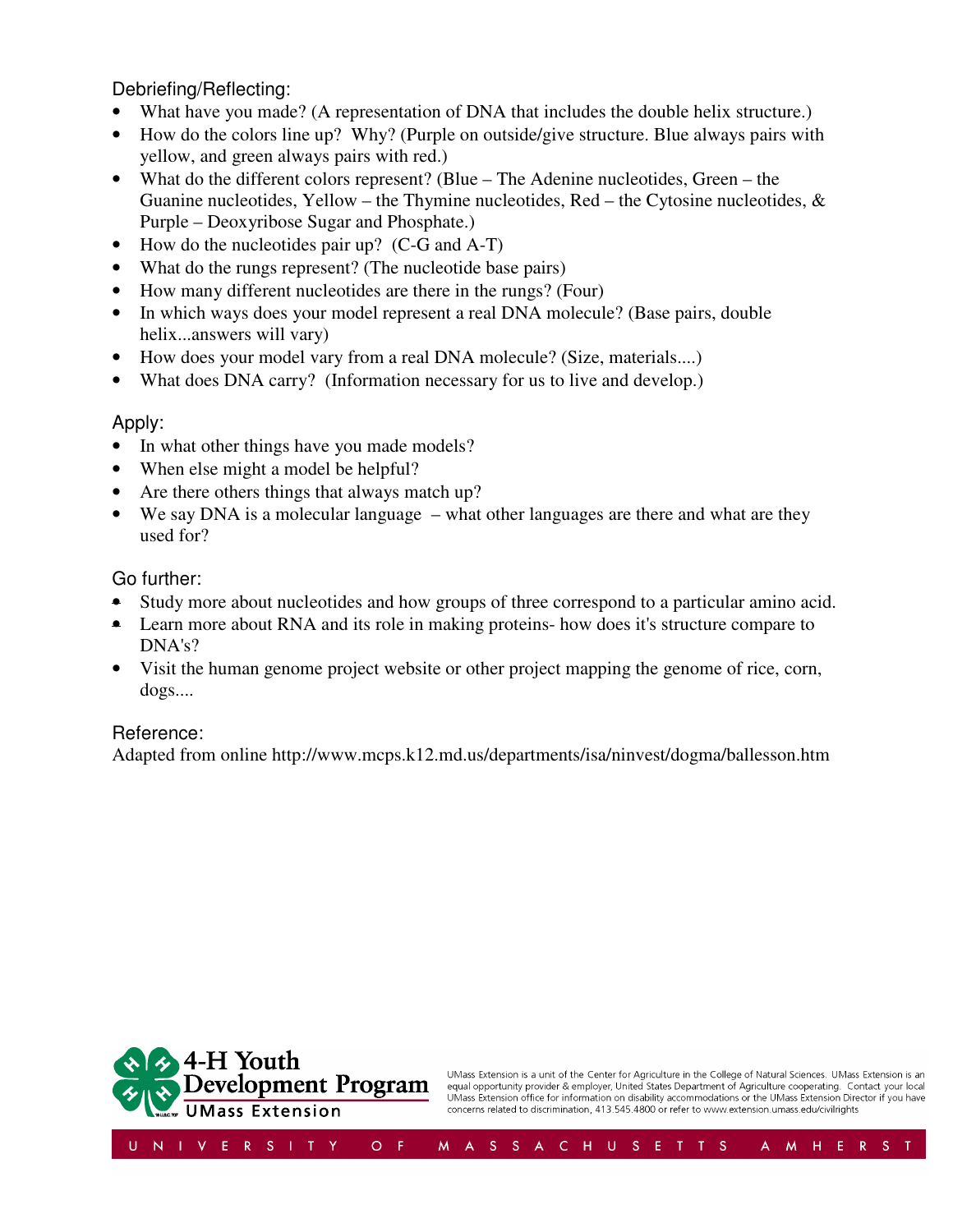

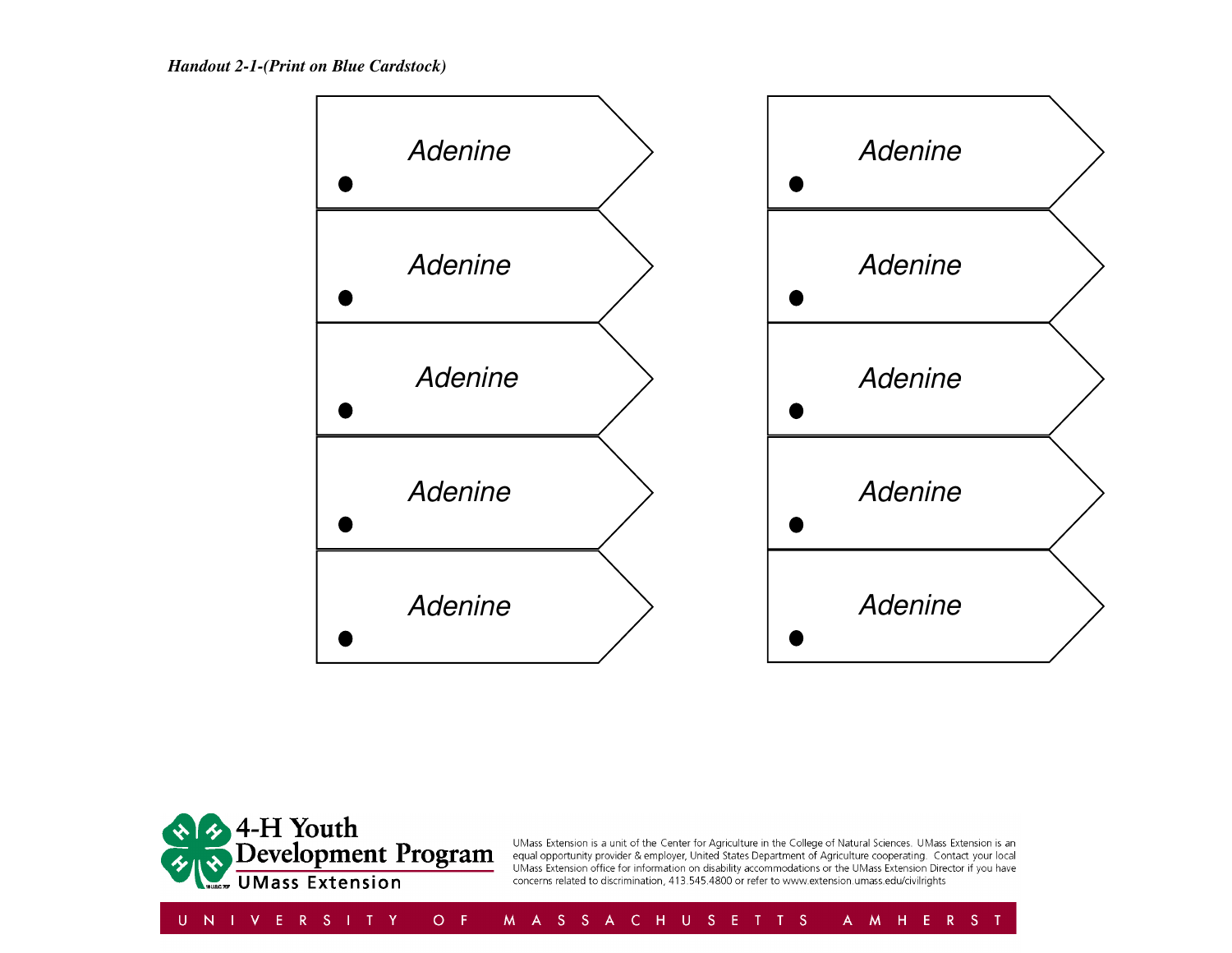

884-H Youth<br>Development Program

UMass Extension is a unit of the Center for Agriculture in the College of Natural Sciences. UMass Extension is an equal opportunity provider & employer, United States Department of Agriculture cooperating. Contact your local UMass Extension office for information on disability accommodations or the UMass Extension Director if you have concerns related to discrimination, 413.545.4800 or refer to www.extension.umass.edu/civilrights

U N I V E R S I T Y  $O - F$ M A S S A C H U S E T T S A M H E R S T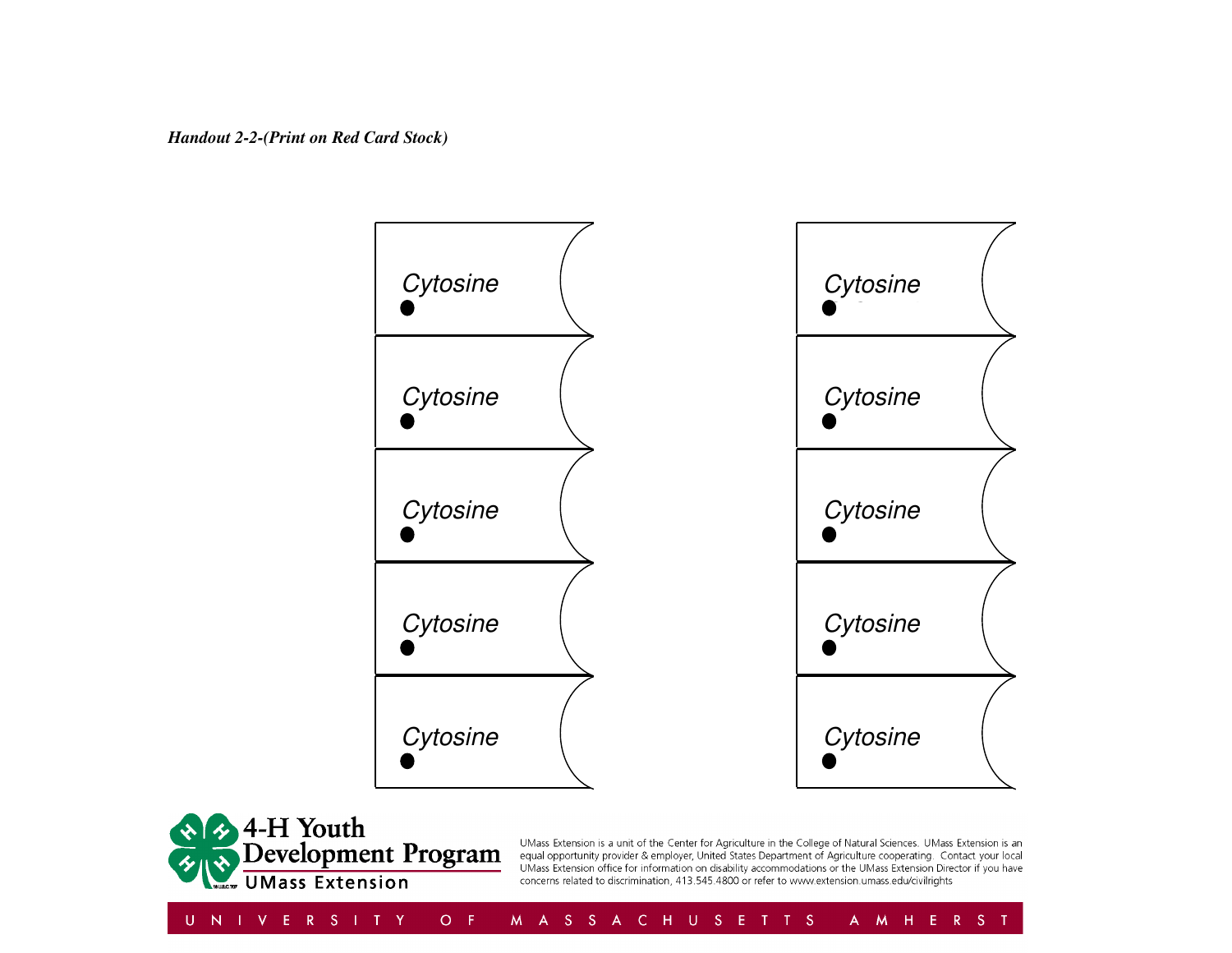*Handout 2-3-(Print on Green Card Stock)* 





UMass Extension is a unit of the Center for Agriculture in the College of Natural Sciences. UMass Extension is an equal opportunity provider & employer, United States Department of Agriculture cooperating. Contact your local UMass Extension office for information on disability accommodations or the UMass Extension Director if you have concerns related to discrimination, 413.545.4800 or refer to www.extension.umass.edu/civilrights

UNIVERSITY  $O - F$ A M H E R S T M A S S A C H U S E T T S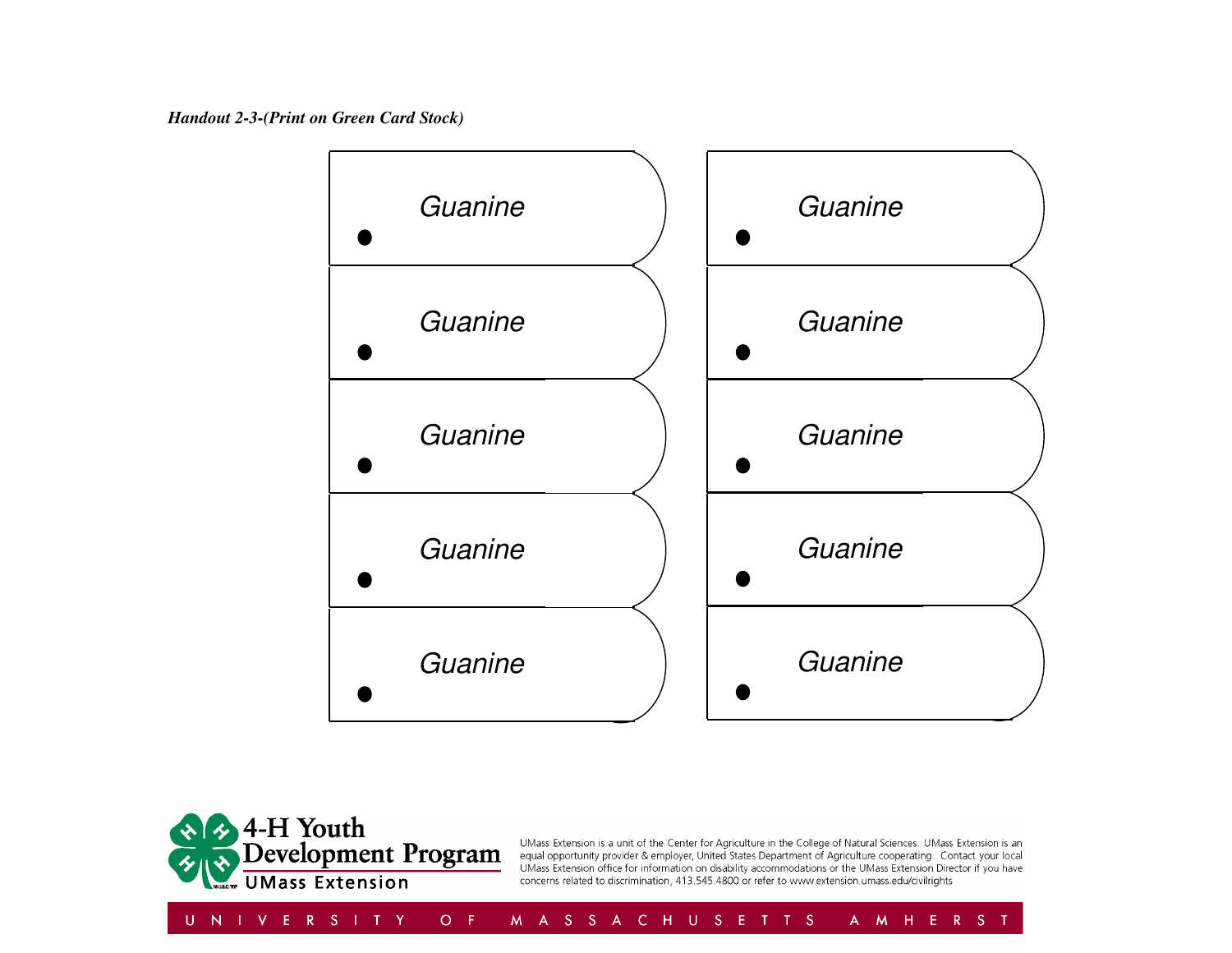



UMass Extension is a unit of the Center for Agriculture in the College of Natural Sciences. UMass Extension is an equal opportunity provider & employer, United States Department of Agriculture cooperating. Contact your local UMass Extension office for information on disability accommodations or the UMass Extension Director if you have concerns related to discrimination, 413.545.4800 or refer to www.extension.umass.edu/civilrights